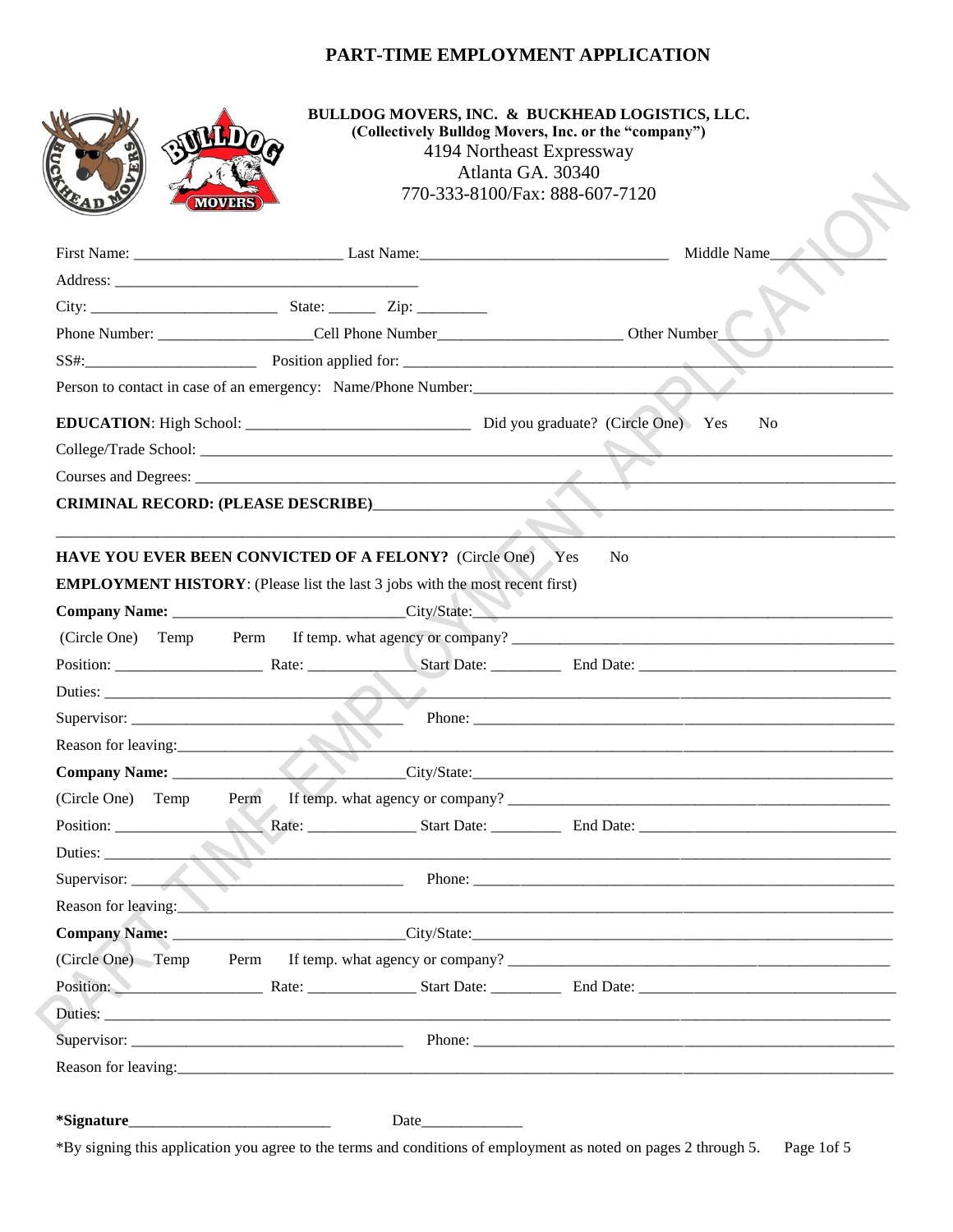## **Terms and Conditions of Employment:**

\_\_\_\_\_This is a part-time position and there is no guarantee of any minimum hours express or implied by the company.

\_\_\_\_\_Employees are paid bill of lading time plus one hour travel time for drivers only.

\_\_\_\_\_Interstate and intrastate pay is based upon the schedule maintained by dispatch and is generally at % of line haul and packing labor.

\_\_\_\_\_A drug test and criminal background check is required the consent to which is incorporated hereunder. Employer may allow applicant to work before the results of information are available. Positive drug results or criminal activity not reported on the front of this application may be grounds for immediate termination.

- 1. Employees must notify employer of any felony convictions or any criminal charges that occur after hire.
- 2. Drivers must notify company of any DUI, traffic violations and any changes to drivers license that occur after employment.
- 3. Drivers are responsible for the cost of their own current DOT card.
- 4. Drivers are responsible for payment of their own traffic violations that occur using company vehicles
- 5. Drivers are responsible for compliance with DOT requirements.
- 6. The company requires post-accident, random and reasonable suspicion drug testing. Any refusal is a positive result and may result in immediate termination.
- 7. The company maintains a Drug Free Workplace the consent to which is incorporated hereunder.
- 8. The company requires a clean uniform (Company t-shirt or sweatshirt and solid black pants without cargo pockets or embroidery) to be worn at all times on company or customer property including on the truck. Employee agrees that a fine of \$25 will be deducted from their pay for all out of uniform situations and will require an immediate purchase of a new uniform or being sent home.
- 9. Hair must be kept neat and clean and no longer than shoulder length. Jewelry is not allowed on the job.
- 10. Backpacks, gym bags and shoulder bags are not permitted on customer property.
- 11. No hats other than official company hats are permitted and must be worn forward and straight.
- 12. No alcohol or illegal drugs are permitted on the job.
- 13. No guns or weapons or fighting is permitted on the job.
- 14. For safety reasons sunglasses may not be worn indoors.
- 15. If you refuse to work, no show or no call you are subject to immediate termination and your pay may be adjusted retroactively to minimum wage. After you No Show one time, you must call your dispatcher and ask to be added back on to the schedule.
- 16. Employees are to report between 6:45 a.m. and 7:15 a.m. No departure prior to job completion is permitted. Employees are required to accept a second job if the first job is completed before 4:00 p.m.
- 17. Employee pay rates and hours shall not be shared with anyone else in the company.
- 18. Employee agrees not to borrow or lend money to fellow employees on company or customer property.
- 19. Employee agrees to provide for their own lunch and to stop working at lunch even if they failed to bring their own lunch.
- 20. Smoking on the truck is not permitted. Smoking is not permitted on customer property and only on company property in the designated smoking area.
- 21. Theft of any kind will result in immediate termination.
- 22. Cell phones are not permitted outside the truck unless you are the driver or the supervisor on the job. You are not permitted to use the customer's phone unless you are the supervisor and your phone is not working. You must ask first.
- 23. You must ask the customer (residential jobs) or your supervisor (commercial jobs) before using the restroom. However, you are not permitted to relieve yourself outside of a restroom facility. No paper towels are to be placed in the toilet.
- 24. Employee agrees to stay where he or she has been assigned to work. Deviations from supervisor orders may result in arrest by building security or termination.
- 25. All trash must be removed from the company vehicles at night. Trash shall not be left anywhere except in a trash receptacle. A \$25 fine shall apply.
- 26. Drinks must be kept outside of customer's house or building. Softdrinks or soda are not permitted in customer loading dock areas.
- 27. Discussion of personal information is not permitted between employees and customers. Employees are not allowed to ask the customer for anything other than water.
- Solicitation of tips is not permitted.
- 29. Solicitation of customers or moonlighting for customers is not permitted.
- 30. As a term and condition of your employment, 5% of your gross pay is allocated to your escrow account up to a total of \$500. Your escrow account is designed to cover; loss or damage to a customer's household goods, and loss or damage to the real or personal property of the company or its customers. You can monitor your escrow balance by examining your paystub each week. In the event you do not have any damages and you quit or are terminated you will receive your escrow balance back once all outstanding claims have been processed. In accordance with the Georgia Public Service Commission rules on claims filing will take 90 days from your last day at work. In the event you reach the end of the quarter and have less than \$500 in your account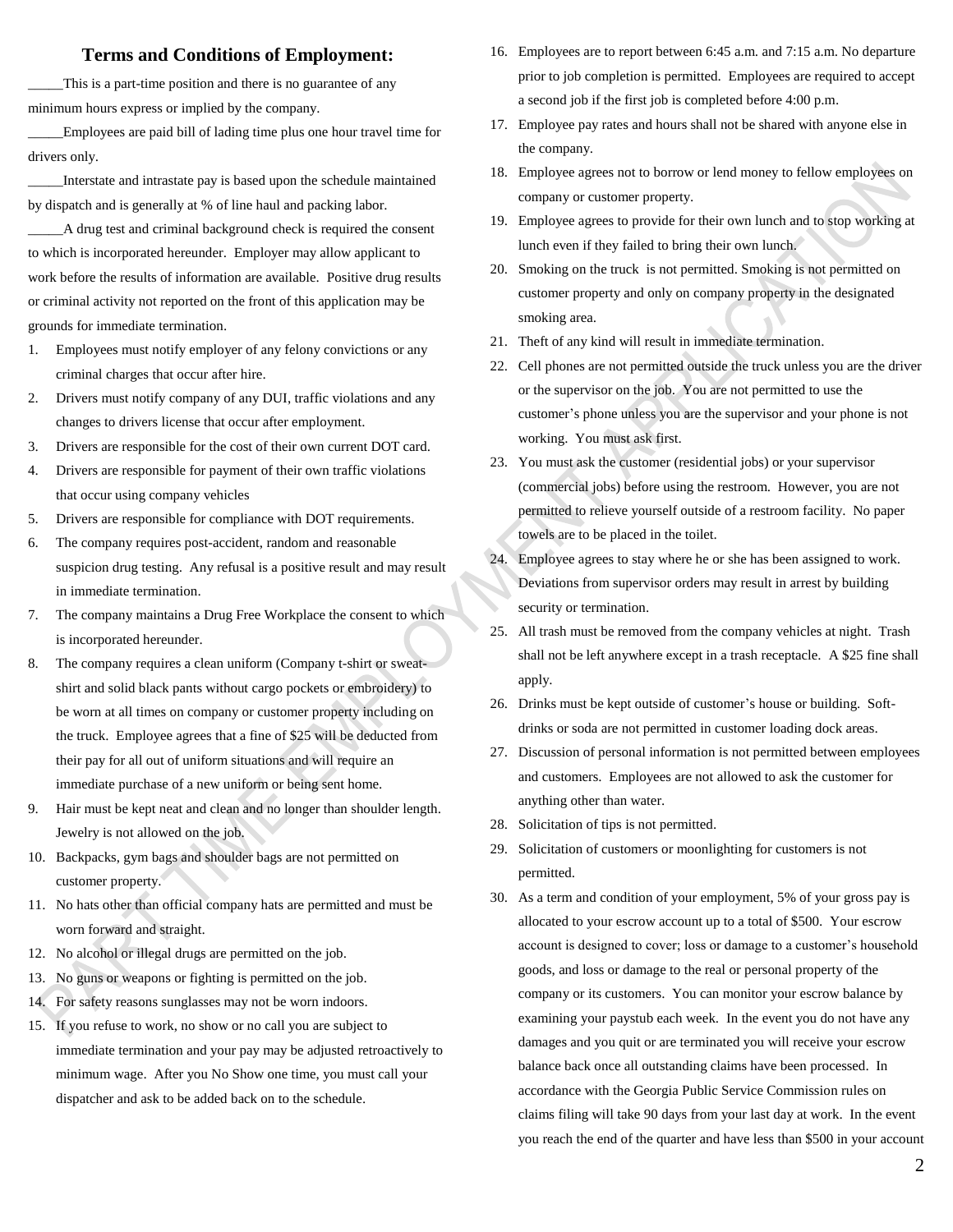you will receive no refund for that quarter. In the event your escrow balance is above \$500 you will receive the amount over \$500 pending review of any claims filed 30 days after the end of the quarter. Please be aware this policy was designed with input from the drivers and helpers and was made to ensure that customer and company property are properly protected and accounted for.

- 31. Job injuries and driving accidents must be reported to the office immediately. If you are unable to contact anyone directly you must leave a message. Drivers will be fined \$250 for any forward damage and \$500 for any backward damage. Spotters are required for all backing. \$25 driver fine for violation of backing policy.
- 32. Personal use of vehicles is not permitted and will result in a \$125 fine plus \$1 per mile and subject to termination. Disconnecting the GPS unit will result in the same and immediate termination.
- 33. Incomplete BOL and paperwork will result in a \$25 fine.
- 34. Personal items left on truck are subject to disposal plus a cleaning fee of \$25.
- 35. Payment must be collected at the completion of each move and no out of state or starter checks accepted. Credit cards must be imprinted, signed and verified with revenue accounting if the office is open.
- 36. Employees are responsible for all equipment. No excuses for lost equipment shall be accepted unless shortages are noted prior to departure from the yard. Employee agrees to pay for any lost company property or equipment as a deduction from his next scheduled paycheck.
- 37. Trucks and equipment must be inspected at the beginning and end of each day and both completed checklists turned in with all paperwork.
- 38. Paperwork and keys shall be dropped into the mail slot by the dock each night.
- 39. Cash shall not be dropped into the mail slot and should be turned directly into dispatch or revenue accounting the receipt of which shall be noted on the bill of lading. If the office is closed your must notify dispatch by phone.
- 40. Trucks are required to be locked and parked in designated spaces each night. Lost locks or keys will result in a \$25 fine.
- 41. The gate to the yard must be locked each night.
- 42. The moving checklist must be completed at the end of each job.
- 43. Pads and equipment shall be folded and accounted for on the clock near the end of each job. Equipment checked out must be turned in at the end of each job and no later than the next morning before the next job. Violation will result in a \$25 fine.
- 44. All boxes and packing materials must be signed for and charged on the bill of lading. Excess supplies must be checked in with warehouse manager at the completion of the job and no later than before the next day's job if the warehouse is closed. Shrink wrap will

only be issued upon receipt of completely empty cores by warehouse manager.

- 45. Employees are required to call in and check the schedule daily.
- 46. Employees are required to be available for work 24/7/365.
- 47. Leave may not be permitted unless 48 hour advance notice is given and submitted to your supervisor in writing. Generally, leave is not permitted at the end of the month. Leave forms are available from your supervisor.
- 48. Fraternization or dating is prohibited between company employees due to conflicts of interest.
- 49. Employees may not communicate with customers after move is complete unless approved by their dispatch manager.
- 50. I understand that violation of these policies may result in termination, retro-active pay adjustment to minimum wage or deductions from my pay for fines or damages or both.
- 51. I have read and understand these terms and conditions and have had the opportunity to ask questions for those items I do not understand.

#### **Signature**\_\_\_\_\_\_\_\_\_\_\_\_\_\_\_\_\_\_\_\_\_\_\_\_\_\_

## **EMPLOYEE AGREEMENT AND CONSENT TO DRUG AND/OR ALCOHOL TESTING**

I hereby agree, upon a request made under the drug/alcohol testing policy of **The company** to submit to a drug or alcohol test and to furnish a sample of my urine, breath, and/or blood for analysis. I understand and agree that if I at any time refuse to submit to a drug or alcohol test under The company policy, or if I otherwise fail to cooperate with the testing procedures, I will be subject to immediate termination. I further authorize and give full permission to have **The company** and/or its Company physician send the specimen or specimens so collected to a laboratory for a screening test for the presence of any prohibited substances under the policy, and for the laboratory or other testing facility to release any and all documentation relating to such test to the Company and/or to any governmental entity involved in a legal proceeding or investigation connected with the test. Finally, I authorize the Company to disclose any documentation relating to such test to any governmental entity involved in a legal proceeding or investigation connected with the test.

I will hold harmless the Company, its Company physician, and any testing laboratory the Company might use, meaning that I will not sue or hold responsible such parties for any alleged harm to me that might result from such testing, including loss of employment or any other kind of adverse job action that might arise as a result of the drug or alcohol test, even if a Company or laboratory representative makes an error in the administration or analysis of the test or the reporting of the results. I will further hold harmless the Company, its Company physician, and any testing laboratory the Company might use for any alleged harm to me that might result from the release or use of information or documentation relating to the drug or alcohol test, as long as the release or use of the information is within the scope of this policy and the procedures as explained in the paragraph above.

This policy and authorization have been explained to me in a language I understand, and I have been told that if I have any questions about the test or the policy, they will be answered.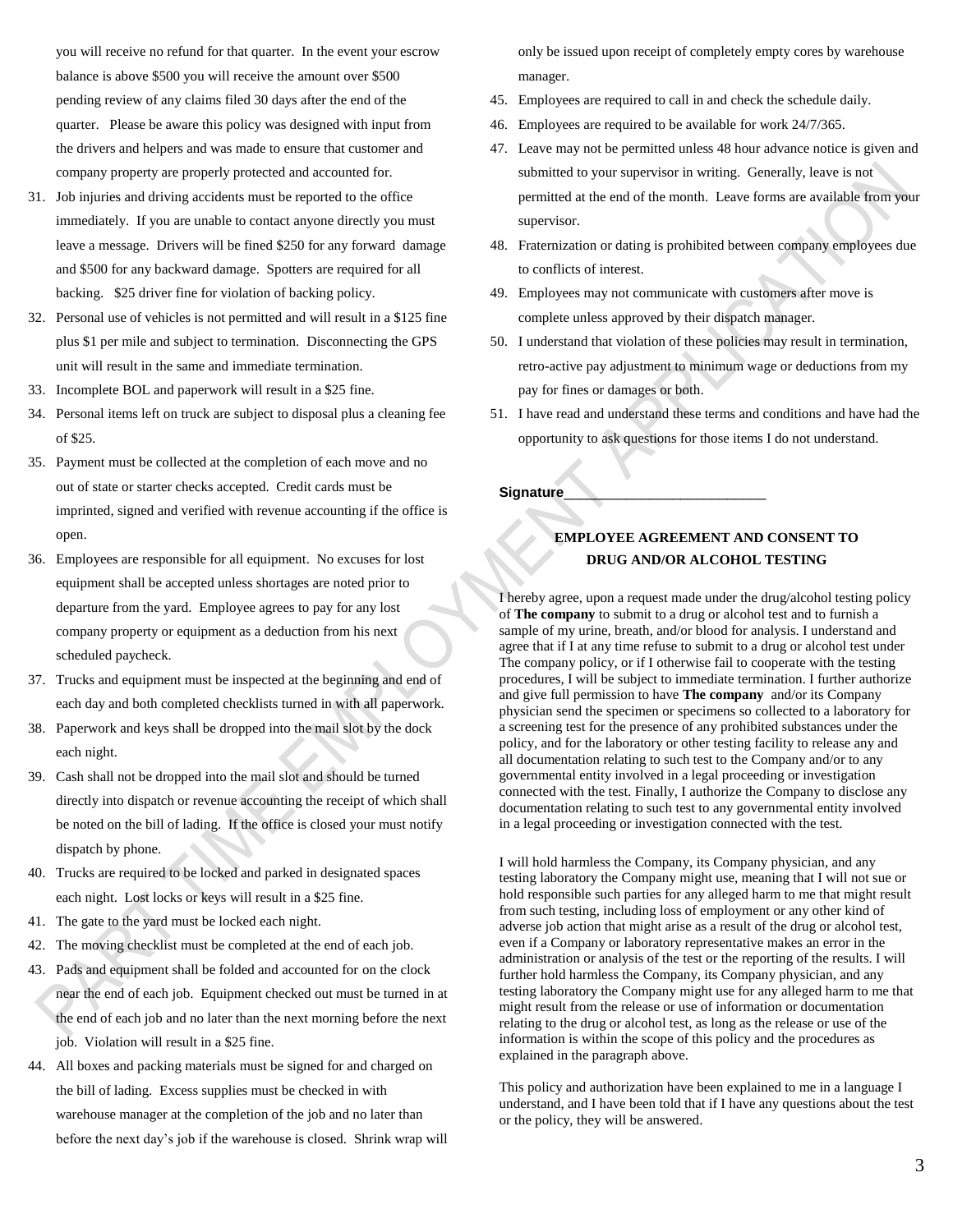I UNDERSTAND THAT THE COMPANY WILL REQUIRE A DRUG SCREEN TEST UNDER THIS POLICY WHENEVER I AM INVOLVED IN AN ON-THE-JOB ACCIDENT OR INJURY UNDER CIRCUMSTANCES THAT SUGGEST POSSIBLE INVOLVEMENT OR INFLUENCE OF DRUGS OR ALCOHOL IN THE ACCIDENT OR INJURY EVENT.

### **Signature**\_\_\_\_\_\_\_\_\_\_\_\_\_\_\_\_\_\_\_\_\_\_\_\_\_\_

#### **NOTICE**

 *The Company intends to obtain a consumer report within the meaning of the Fair Credit Reporting Act (FCRA) regarding you during the application process and/or during the course of your employment with the company.*

#### AUTHORIZATION TO PROCURE CONSUMER REPORTS AND/OR OTHER BACKGROUND INFORMATION

I understand that the company or a third-party, consumer reporting agency acting on its behalf may conduct an investigation to obtain information about my background including, but not limited to: information about my personal character, previous employment, general reputation, educational background, credit history, driving record, and/or criminal history. I authorize all persons, corporation; credit agencies; educational institutions; law enforcement agencies; city, state, county, and federal courts; and military services to release any such information about my background. Moreover, I authorize any person or entity conducting the investigation or compiling and/or processing such information to furnish the company, and/or any third party acting on the company's behalf, with such information. I release anyone providing such background information and the company from any and all liability and damages whatsoever in connection with collecting, furnishing, obtaining, or using such information. I further understand that the company will provide me with written notice if any adverse employment action is to be taken based in whole or in part on information contained in a consumer report within the meaning of the FCRA.

**Signature**\_\_\_\_\_\_\_\_\_\_\_\_\_\_\_\_\_\_\_\_\_\_\_\_\_\_

#### **COMPANY SUBSTANCE ABUSE POLICY**

Over-the-Counter and Prescription Druqs that Could Alter or Affect The Outcome of a Druq or Alcohol Test (Part #1)

Alcohol: All liquid medications containing ethyl alcohol (ethanol). Read labels. Amphetamines: Obetrol. Biphetamin. Desoxyn. Dexedrine. Didrex Cannabinoids: (marijuana) Marinol (Dronabinol. THC) Cocaine: Cocaine HCI topical solution (Roxanne)

Opiate: Paregoric. Parepectolin. Donnagel PG. Morphine. Tylenol with Codeine. Empirin with Codeine. Aspirin with Codeine. Robitussin AC, Guiatuss AC. Novahistine DH. Novahistine Expectorant. Dilaudid

(hydromorphone), MS contin and Roxanol morphine (sulfate), Percodan. Vicodin, etc.

Phencvclidine: PCP, "Angel Dust"

Barbiturates: Phenobarbital, Tuinal. Amy tal, Nembutal, Seconal. Lotusate. Fiorinal, Fioricet, Esgic. Butisol. Mebaral, Butabarbital, Butabital, Phrenilin. Triad, etc.

Bensodiazepines: Ativan, Azene, Clonopin, Dalmane, Diazepam, Librium. Axanax. Serax, Tranxene. Valium, Verstran. Halcion. Poxipam. Restoril, Centrax.

Methadone: Dolophine. Methadose Propoxvphene: Darvocet, Darvon N, Dolene. etc. Methaqualone: Qauludes. "Judes"

Employee and job applicants will be given this list in preparation for a drug or alcohol test. Retain this signed form for your records

When an employee or job applicant goes to the collection site it is imperative for the employee or job applicant to BRING PICTURE ID. YOU MUST REPORT FOR TESTING IMMEDIATELY UPON RECEIPT OF THE REQUEST TO SUBMIT TO TESTING. If contacted by a Medical Review Officer regarding the test results, report any prescribed or over the counter medications taken during the past thirty days.

I hereby consent to urinalysis or other tests as shall be determined by THE COMPANY Drug-Free Workplace Policy. I agree that the collection site selected by THE COMPANY may collect the specimens for these tests and may forward them to the testing laboratory designated by THE COMPANY for analysis. I further agree to and hereby authorize the release to BULLDOG MOVERS. INC. of the results of said tests. A copy of this completed consent will be retained in the company files.

**Signature**\_\_\_\_\_\_\_\_\_\_\_\_\_\_\_\_\_\_\_\_\_\_\_\_\_\_

#### **COMPANY SUBSTANCE ABUSE POLICY**

Drug-Free Workplace Policy Summary (Part #2)

Read carefully, ask any questions you wish, and initial each items separately.

\_\_\_\_\_I have received a summary of my employer's Drug Free Workplace Policy.

\_\_\_\_\_I have had the opportunity to read it and receive satisfactory answers to any questions that I have I am aware that I can contact a substance abuse professional or Employee Assistance Program to receive confidential answers to any additional questions I might have.

I have also received a copy of the list of over-the-counter and prescription drugs that could alter or affect the outcome of a drug or alcohol test.